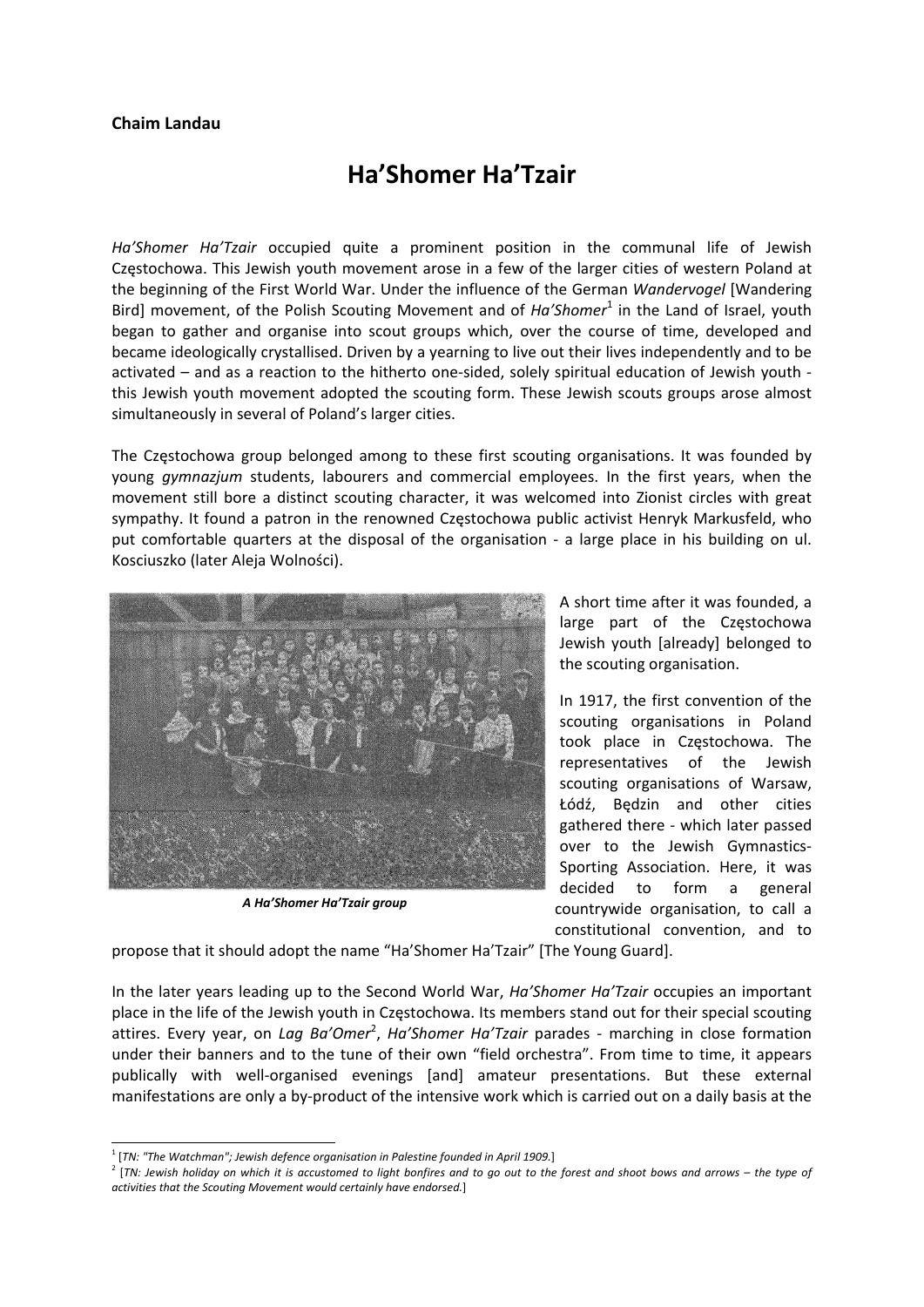*ken* (*ken* ‐ nest3 [in Hebrew]; that is what the organisation's premises is called). Here, in the *ken*, it is bubbling with life. Youths between the ages of twelve and twenty gather here every day. Groups upon groups perform different physical or scouting exercises or sit and study. Important educational work is conducted here in the physical and spiritual realms. Here, the character of that Jewish generation is being forged ‐ that [same] generation which produced the builders of the Land of Israel and the ghetto fighters. Here, the youth builds up its world views. Here, the youth seeks its path in life.

Here, *Ha'Shomer Ha'Tzair* forms that type of Jewish intellectual youngster, to whom no spiritual creation is foreign, who cannot be indifferent to social problems [and] who needs to be active ‐ they were to be found in the ranks of all the progressive movements. Yermijahu [Jeremjasz] Gitler, who stood at the head<sup>4</sup> of the Czestochowa Jews in the last tragic years - the ghetto years - was one of the builders of Częstochowa *Ha'Shomer Ha'Tzair*.

This, however, is not the main thing. Over the course of the years, *Ha'Shomer Ha'Tzair* crystallised and adopted concrete goals - to raise the new Jew, the young Jewish generation, by building a normal Jewish life in the Land of Israel. The concrete educational goal was to realise the Zionist and Socialist ideals in a *kibbutz* in the Land of Israel ‐ and [indeed], from the first years of its existence, there was a steady [stream of] *Aliyah* of *Shomrim<sup>5</sup>* to the Land of Israel and into *kibbutzim*.

Here, in the Land of Israel, you can find them everywhere ‐ and first and foremost in *kibbutzim*. There are Częstochowa *Shomrim* in the following *kibbutzim*: Beit Alfa, Mishmar Ha'Emek, Ein Ha'Horesh, Ein Shemer, Gan Shmuel, Mesilot, Negba, Ein Ha'Shofet, Mitzpeh Ha'Yam and in the young *kibbutz* Gal'on near Ness Ziona<sup>6</sup>. Besides the aforementioned *kibbutzim* of Ha'Shomer Ha'Tzair, there is also a group in [kibbutz] Beit Oren of Ha'Kibbutz Ha'Meuchad<sup>7</sup>. [There was] a long chain of *Aliyah* from 1920 to 1939.

Apart from the intensive educational work, the *ken* also actively participated in various broader communal movements and undertakings.

The *ken* distinguished itself in its work for *Keren Kayemeth Le'Israel* [Jewish National Fund]. It stood in first place for many years. Let us also mention here the name of Szmul Horowicz ("Kotz" [Heb., Thorn]) who, for many years, led the work for the KKL ‐ to the last minute in the ghetto. The *ken* was active in the Tarbut*<sup>8</sup>* Movement. Here, in the *ken*, we lived in a Land‐of‐Israel‐like atmosphere ‐ here, the tones of a living Hebrew language rang out. *Ha'Shomer Ha'Tzair* took an active part in all of Tarbut's undertakings.

Ha'Shomer Ha'Tzair occupies an important position in *Ha'Chalutz*<sup>9</sup>. In 1923, the "bogrim" [graduates] (the older group, aged 18‐20) joined *Ha'Chalutz*. Soon, *Ha'Chalutz* is revived in Częstochowa. *Shomrim* stand at the head of this work. The case is the same for the League for the Working Land of  $Israel<sup>10</sup>$ .

*Ha'Shomer Ha'Tzair* and TOZ are on good terms. The people's health society finds, in *Ha'Shomer Ha'Tzair*, a trusted friend. Fundraisers are conducted by *Ha'Shomer Ha'Tzair*. The value of a healthy

 $3$  [TN: Although "nest" is the literal meaning of "ken," in this context the word is usually translated as "cell."]

 $^4$  [TN: Gitler was a member of the Częstochowa Judenrat; he perished at the hands of the Nazis.]<br><sup>5</sup> [TN: "Guards"; nickname for both the members and the movement as a whole.]

 $6$  [TN: Town in Central Israel; in October 1946, the kibbutz moved to its current location in Southern Israel.]

<sup>7</sup> [*TN: "The United Kibbutz"; union of several kibbutz bodies affiliated with Poalei Zion.*]

<sup>&</sup>lt;sup>8</sup> [TN: "Culture"; network of Hebrew-language educational institutions established in newly independent Poland during the inter-War *period.*]

<sup>[</sup>TN: "The Pioneer"; Jewish youth movement that trained young people for agricultural settlement in the Land of Israel.]

<sup>&</sup>lt;sup>10</sup> [TN: Aka "League for Labour Palestine"; an organisation whose aim was to create workplaces for Jews in Palestine.]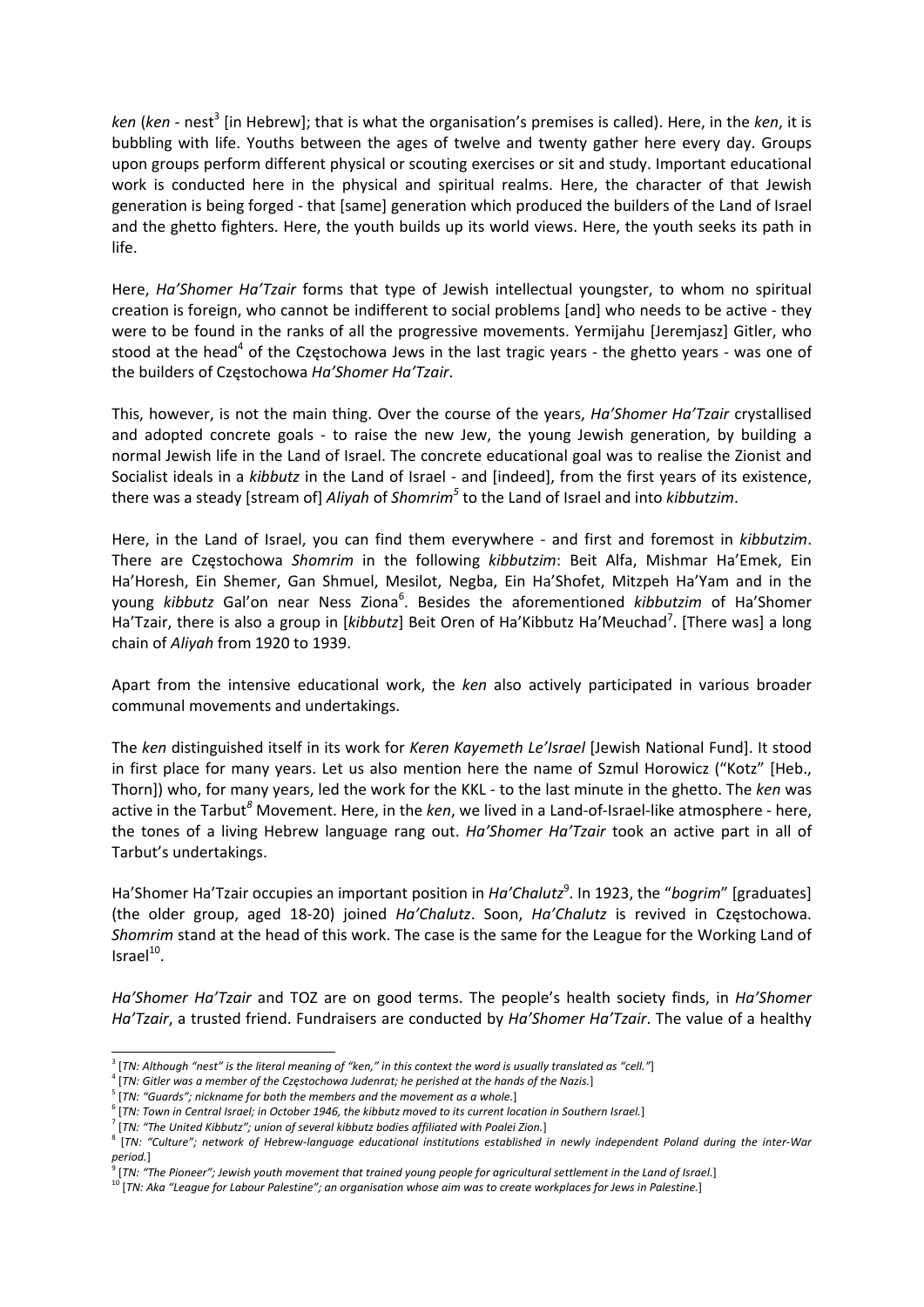body is well appreciated in *Ha'Shomer Ha'Tzair*. Evert year, the *Shomrim* go to their summer camps in the countryside ‐ with the support of the TOZ.

We find *Shomrim* workers in the professional unions, [and] at the workers' library (run by the Independent Socialist Labour Party, under the leadership of Dawid Lypszic). The Częstochowa *ken* also actively participates in the tempestuous national and global movement.

From the aforementioned preconference in 1917 to active combat in the ghetto war, the Częstochowa *Shomrim* actively participated in various major events of the nationwide movement. This is a list of several members from Częstochowa: Jszajewicz (or Yishai, in Tel‐Aviv), Yermijahu Gitler, Josef Hajman, Bolek Fajglowicz (now in Gan Shmuel), Szymon Wajntraub (now in Beit Alfa), Chaim Landau (now in Mesilot), Mojsze Klarman (now in the Jewish Brigade11, a member of *kibbutz* Mitzpeh Ha'Yam) and others.

Częstochowa was also the centre of the Kielce‐Zagłębie *galil<sup>12</sup>* (region). The comrades mentioned above were in charge of the work. Regional conferences and meetings were held there.

From 1928, when the Częstochowa Horticultural Farm passes over to the *Shomrim* World Movement, Częstochowa becomes a focal point for the general *Shomrim* movement. *Shomrim*, from different areas in Poland and Galicia, concentrate here for *hachshara* (training). In the *Chag Ha'Katzir* (The Harvest Festival<sup>13</sup>) [celebrations] of 1928, the *Hanhaga Ha'Rashit* (National Centre) of Poland [and] of Galicia, the *Hanhaga Ha'Elionah* (High Leadership of the Global Movement), Izaak Grünbaum [and] Abram Harzfeld, a representative of the press, take part. From time to time, the *Hanhaga Ha'Elionah* (Central Committee) comes here for meetings. The farm also becomes a central location for the *ken*. This is where the Częstochowa *Shomrim* meet with the *Shomrim* from other regions in Poland. The *Shomrim* from Lithuania and from the borderlands (Kresy<sup>14</sup>) influenced the Częstochowa *Shomrim*, bringing in great liveliness [and] strengthening the feeling of belonging to one large family.

Starting from 1932, a *hachshara‐kibbutz* is concentrated on the farm, which penetrates into various workplaces in town [and] in factories. Comrades from the farm are active in the city and in the *ken*.

The *hachshara‐kibbutz* awakens sympathies in the best of circles. *Ha'Shomer Ha'Tzair* is seen here in its realisation ‐ a type of miniature of a *kibbutz* in the Land of Israel. Visitors from different circles are swept along, seeing the new Jewish type. I recall two [such] occasions. Dr [Cemach] Szabad, a non‐ Zionist activist from Wilno, visits Częstochowa as a guest of the CISZO. He also visits the farm. In the evening, during his lecture arranged by the Yiddish School Organisation, he tells of the great impression that the *Shomrim* at the farm had made on him.

In *Peisach* 1934, the farm is visited by Dr Józef Kruk of the Independent Workers [sic Socialist] Party ‐ then not yet a Zionist. He, too, is impressed by the lively collective of the *Shomrim* youth and, from then on, is a friend of the *Shomrim* farm.

And. in the last tragic and heroic years, the Częstochowa *Ha'Shomer Ha'Tzair* continued its work. In the first ghetto years, before the utter annihilation, it brings to the youth the belief in an ideal which does not allow the youth to doubt, [or] to become depressed, hardening their character and making them fit for resistance.

 <sup>11</sup> [*TN: The Jewish Infantry Brigade Group; military formation of the British Army in the Second World War.*]

 $^{12}$  [TN: This Hebrew word is used in the original, with the translation to Yiddish in parentheses.]<br> $^{13}$  [TN: Biblical name for the festival of Shavuos.]

<sup>&</sup>lt;sup>13</sup> [TN: Biblical name for the festival of Shavuos.]<br><sup>14</sup> [TN: Biblical name for the festival of Shavuos.]<br><sup>14</sup> [TN: Pol., Borderlands; eastern part of the Second Polish Republic during the interwar period, largely coterm *Pale"*.]